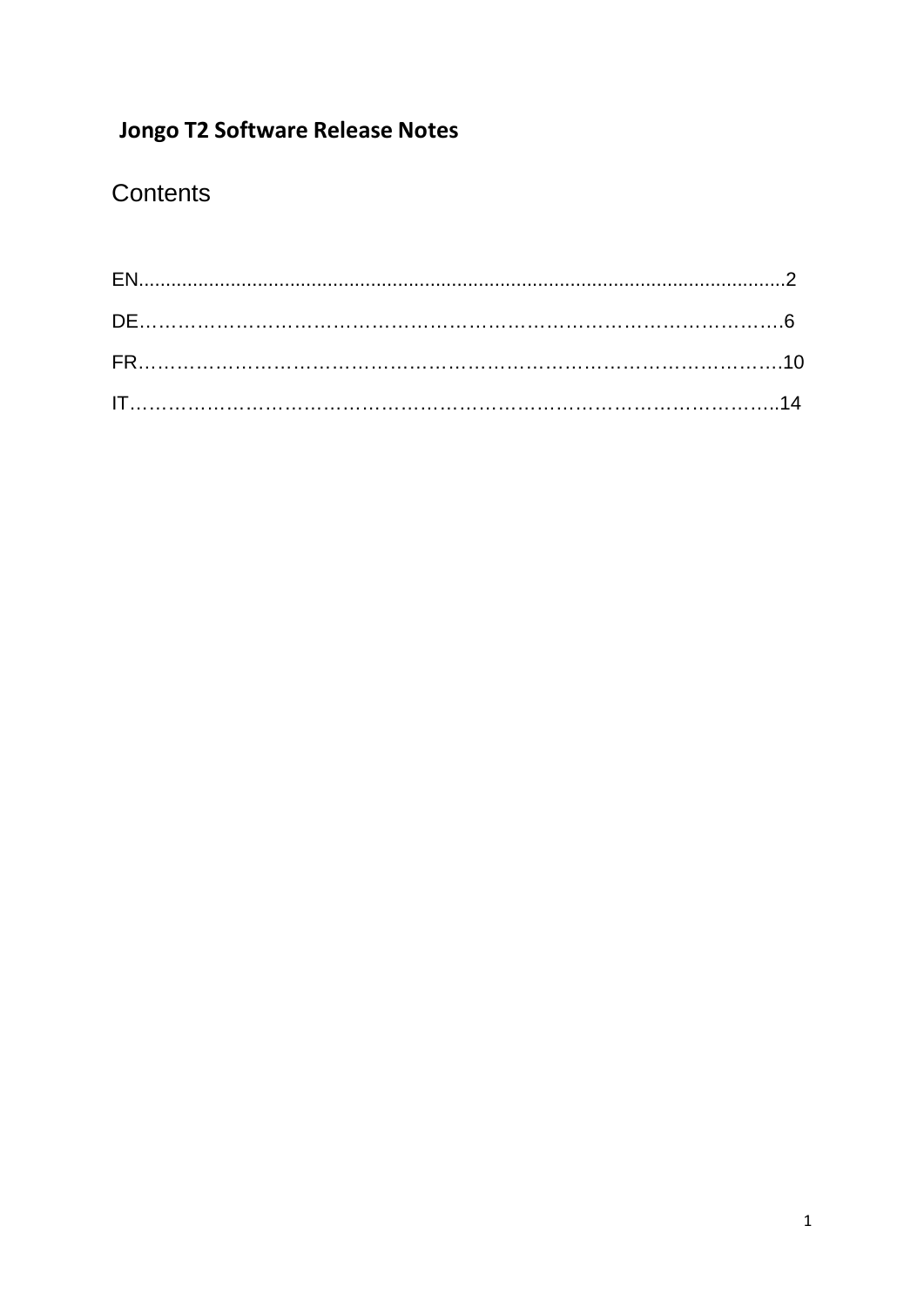## **EN**

#### **V 1.0**

**-** Initial release

#### **V 1.3**

- **-** Fixed issue with discovery of Jongo compatible devices on Pure Connect App with BT Homehub 4 network
- **-** Improvements to audio performance
- **-** Stability and performance improvements

#### **V.1.5**

- Fixed issue of Pure Stream failing start on speakers after temporary network loss
- **-** Fixed issue where some live radio stations sometimes did not play on Multi-room speakers
- **-** Improvements to setup web pages
- **-** Improved audio performance

#### **V1.6**

**-** Stability and performance improvements

#### **V1.7**

- **-** Fixed an occasional audio blip on starting Pure Stream
- **-** Fixed issue where some live radio stations stopped playing after some time in Pure Stream mode
- **-** Improved stability of Bluetooth streaming from iOS devices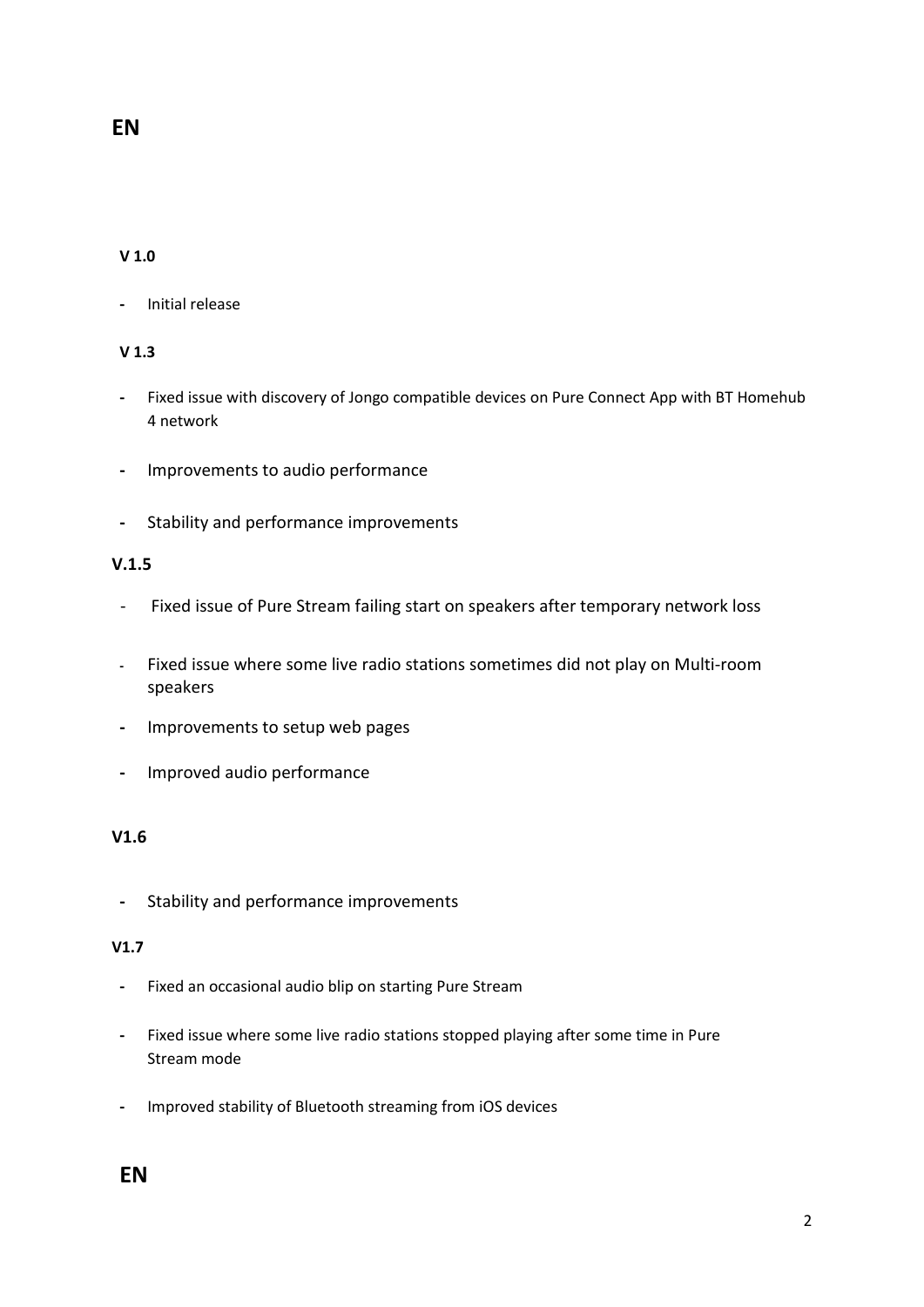**-** Stability and performance improvements

#### **V2.0**

- **-** Fixed issue where holding the Mute button (Power button on A2) for too long would exit USB upgrade mode during boot-up (Speaker would exit USB upgrade mode if continuing to hold Mute button (Power button on A2) after speaker enters USB upgrade mode).
- **-** Orientation restricted to Landscape and Portrait modes (Removed Table Top and Wall Mounted modes. (Applies only to T2, T4 and T6).
- **-** Wi-Fi button on speaker now ignored when it is in Wi-Fi Setup mode with no network configured (This is to ensure that the user always connects to a network).
- **-** Setup web page automatically opens Pure Connect app on Android device after setup has been completed.
- **-** Fixed issue where Jongo failed to connect to last known Wi-Fi network when the Wi-Fi signal was weak.
- **-** Push button configuration now starts after holding down the Wi-Fi button for 7 seconds instead of 3 seconds.
- **-** Better handling for playlist expansion.
- **-** Better re-tuning mechanism for HTTP live radio stations.

#### **V2.1**

- **- New Caskeid feature : Persistence of Caskeid multi-room sessions**
- **-** This feature allows a session to be resumed on a set of speakers from Sleep mode or allows a session to be resumed after walking out of Wi-Fi range and returning sometime later.
- **-** This feature also retains the selection of Jongo speakers if the network connection is lost and reconnected or if the Pure connect app is restarted.
- **- Improvements to live radio and Pure Connect music streaming service**
- **-** Improved audio quality for Music streaming
- **-** Fixed : Some WMA live radio stations did not play
- **- Improvements to user experience**
- **-** In-app setup : Provides the ability to connect and set up a Jongo on a Wi-Fi network via the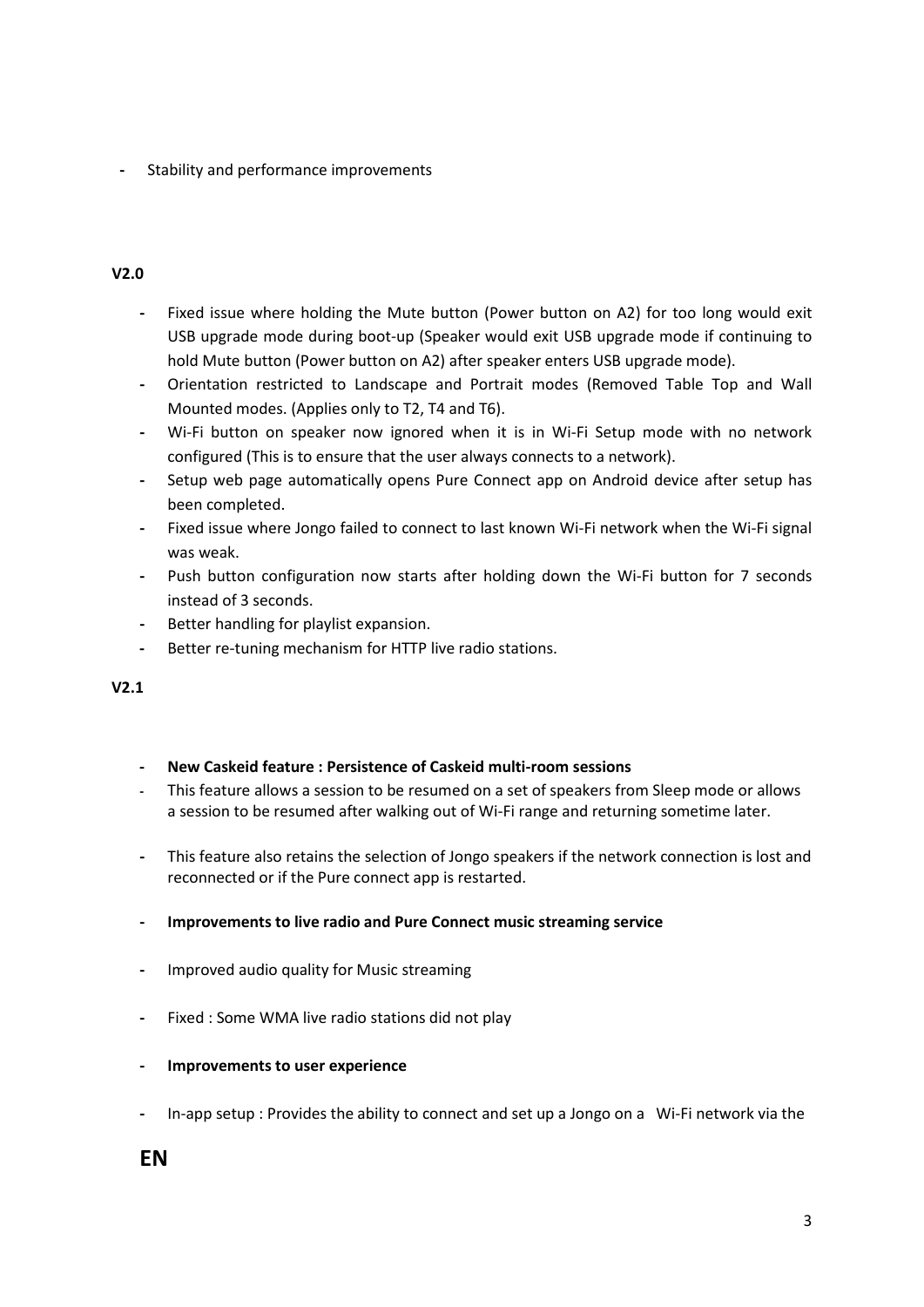Pure Connect iOS or Android apps.

- **-** Improved LED sequence
- **-** Changed Boot-up sequence to pulsing Green LED
- **-** Changed Wifi setup mode sequence to pulsing Green LED
- **-** Changed in-use/streaming sequence to solid Green LED
- **-** Auto-sleep : Disconnecting from Jongo speakers automatically puts them into **Sleep** mode
- **- Improvements to audio experience**
- **-** Audio muted when Jongo is in WiFi setup mode
- **-** Improved audio clarity and loudness (applies to S3, T2 and T4 only)
- **- Performance and stability improvements**

#### **V2.2**

**-** Maintenance release

#### **V2.3**

- Changes for ErP 2015 regulation compliance
	- **-** Added option to set Bluetooth visibility (On/Discoverable, On/Hidden, Off) to Jongo Setup web page
	- **-** Added option to disable Wi-Fi via 'Disable Wi-Fi' button in Advanced tab of Jongo Setup web page
	- **-** Added HLS streaming support for BBC live radio stations and Listen Again shows
	- **-** Improvements to audio experience
	- **-** Reduced the occurrences of pops and clicks
	- **-** Performance and stability improvements
	- **-** Improved session handling when trying to stream content using Caskeid in a busy Wi-Fi network
	- **-** Caskeid session now stops automatically if speaker is put in Wi-Fi Setup mode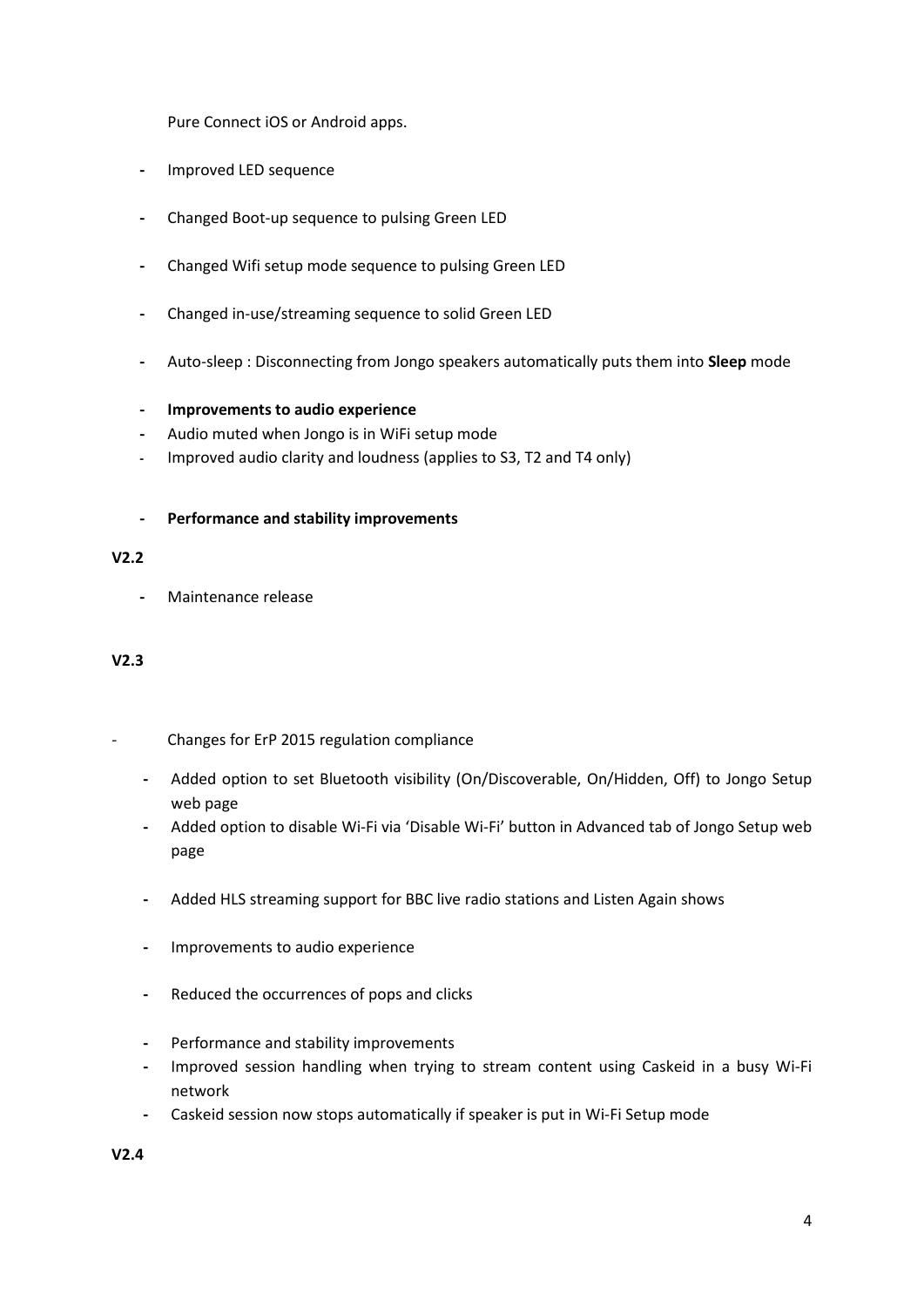## **EN**

**-** Product will power off rather than enter sleep if Bluetooth and Wi-Fi are disabled to comply with ErP 2015 regulations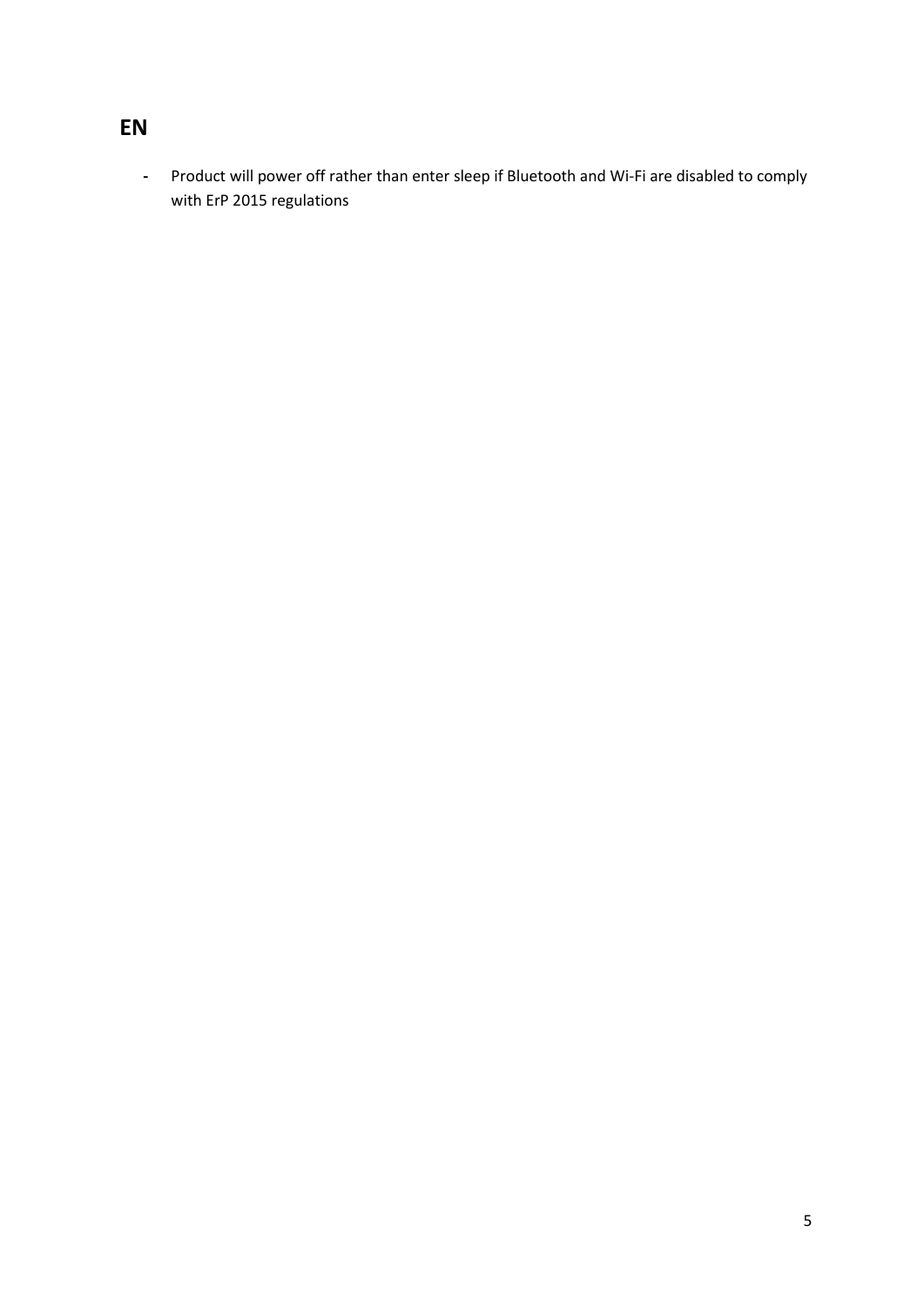## **DE**

#### **V 1.0**

- Erstveröffentlichung

#### **V 1.3**

- Problem mit Entdeckung Jongo kompatiblen Geräten auf Pure Connect App mit BT Home Hub 4-Netzwerk
- Verbesserungen an den Audio-Performance (Leistung)
- Stabilitäts- und Leistungsverbesserungen

#### **V.1.5**

- Problem behoben, der Pure Strom andernfalls Start am Lautsprecher nach vorübergehender Netzausfall

- Problem behoben, bei einigen Live-Radiosender manchmal nicht auf Multi-Zimmer-Lautsprecher spielen
- Verbesserungen an den Web-Seiten einrichten
- Verbesserte Audioleistung

#### **V1.6**

- Stabilitäts- und Leistungsverbesserungen

#### **V1.7**

- Feste gelegentlich Audio-Punkt auf Start Pure Strom
- Problem behoben, bei einigen Live-Radiosender aufgehört zu spielen nach einiger Zeit in Pure Strom-Modus
- Verbesserte Stabilität von Bluetooth-Streaming von iOS-Geräten
- Stabilitäts- und Leistungsverbesserungen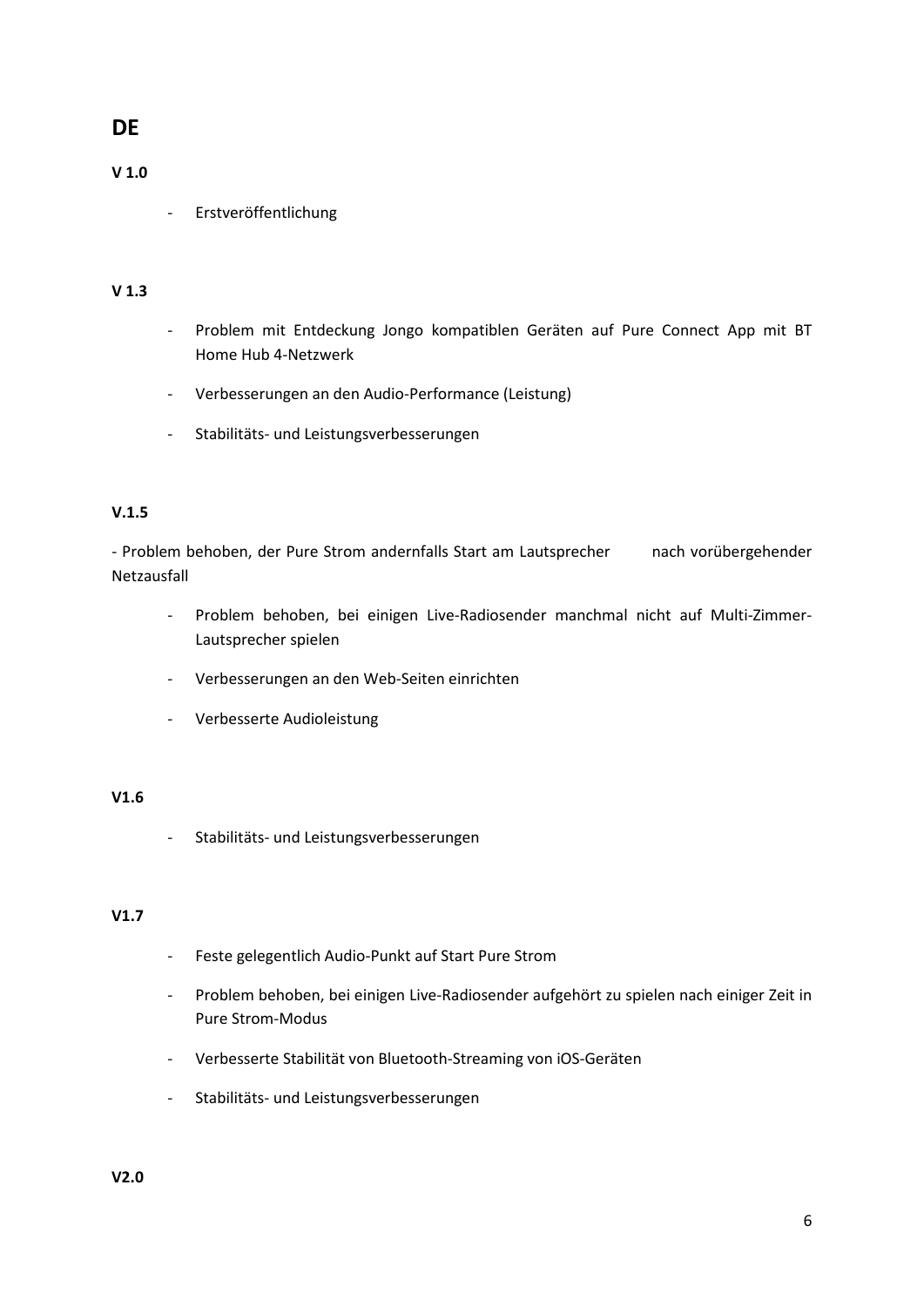- Problem behoben, bei Halten der Mute-Taste (Power-Taste auf A2) zu lange würde USB Upgrade-Modus beim Hochfahren zu beenden (Speaker würde USB-Upgrade-Modus zu verlassen, wenn fort Mute-Taste (Power-Taste auf A2 zu halten) Redner tritt USB Upgrade-Modus ).
- Ausrichtung auf Querformat und Hochformat beschränkt (Tabelle entfernt und Wand Modi. (Gilt nur für T2, T4 und T6).
- Wi-Fi-Taste am Lautsprecher jetzt ignoriert, wenn es in Wi-Fi-Setup-Modus ohne Netzwerk konfiguriert ist (Dies ist, um sicherzustellen, dass der Benutzer immer eine Verbindung zu einem Netzwerk).
- Setup-Seite, öffnet sich automatisch Pure Connect-App auf Android-Gerät, nachdem Setup abgeschlossen ist.
- Problem behoben, bei Jongo versäumt, eine Verbindung zum zuletzt bekannten Wi-Fi-Netzwerk, wenn die Wifi-Signal war schwach.
- Push Button Configuration beginnt jetzt nach gedrückter Wi-Fi-Taste 3 Sekunden 7 Sekunden statt
- Bessere Handhabung für Play Expansion.
- Bessere Wiederabstimmungsmechanismus für HTTP-Live-Radiosender

#### - **New Caskeid Merkmal: Aufwachen der Caskeid Multiroom-Session**

- Diese Funktion ermöglicht eine Sitzung auf eine Reihe von Lautsprechern aus dem Ruhemodus wieder aufgenommen werden oder können eine Sitzung nach zu Fuß aus Wi-Fi-Bereich und der Rückkehr irgendwann später wieder aufgenommen werden.
- Diese Funktion behält auch die Auswahl der Jongo Lautsprecher, wenn die Netzwerkverbindung unterbrochen und wieder angeschlossen wird oder wenn die Pure connect App wird neu gestartet.
- **Verbesserungen an den Funk und Pure Connect Musik-Streaming-Dienst leben.**
- Verbesserte Audioqualität für Musik-Streaming
- Behoben: Einige WMA Live-Radiosender nicht spielen
- **Verbesserungen der Benutzerfreundlichkeit**

**DE**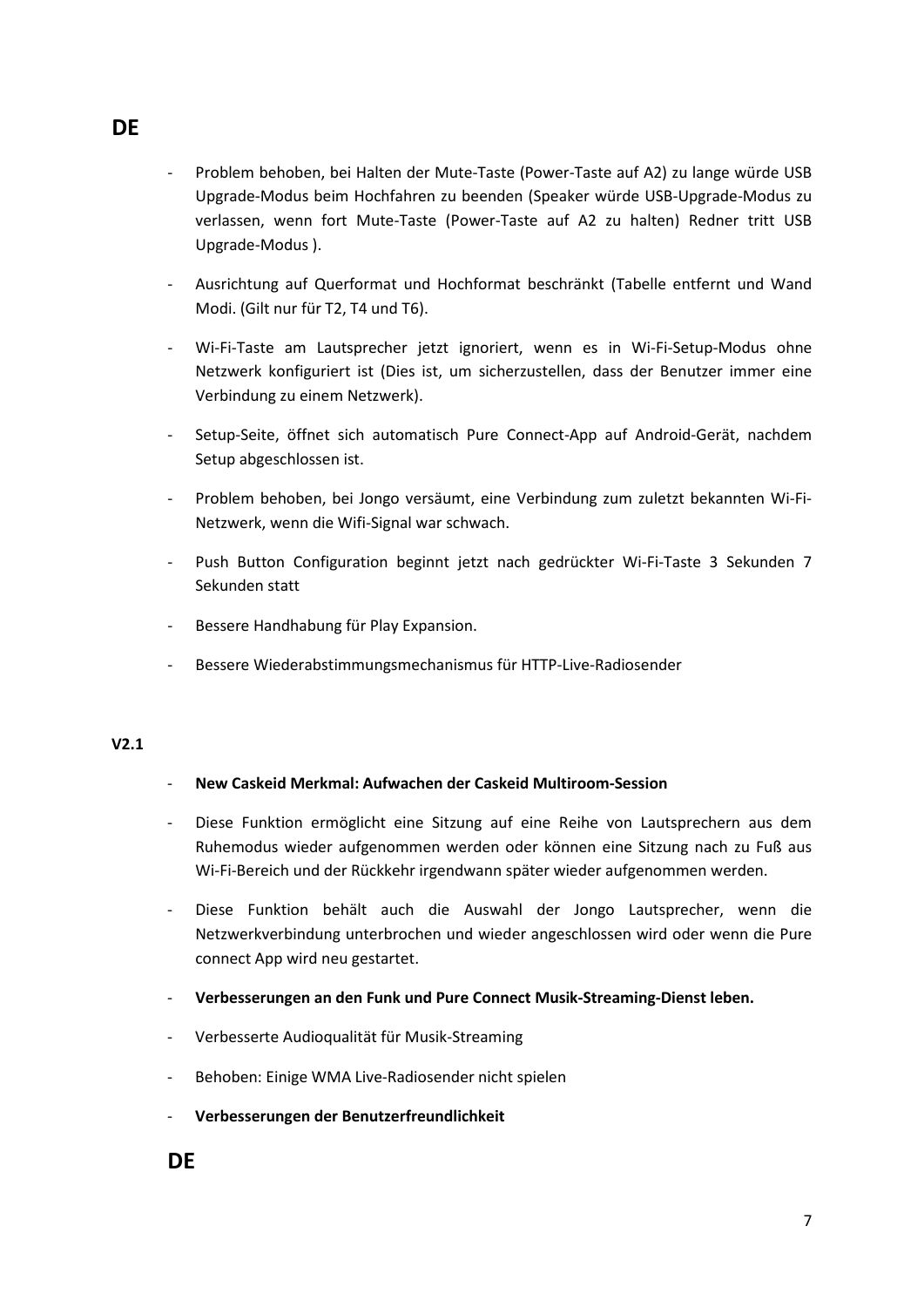- In-App-Setup: Bietet die Möglichkeit, zu verbinden und die Einrichtung eines Jongo auf einem Wi-Fi-Netzwerk über das Pure Connect iOS oder Android apps.
- Verbesserte LED-Sequenz
- Changed Boot-up-Sequenz zu pulsierenden LED grün
- Veränderte Wifi Setup-Modus-Sequenz zu pulsierenden LED grün
- Verändert in-use / Streaming-Sequenz, feste grüne LED
- Auto-Sleep: Trennen von Jongo Lautsprecher automatisch setzt sie in den Energiesparmodus
- **Verbesserungen an den Audio-Erlebnis**
- Audio stumm geschaltet, wenn Jongo ist in WiFi Setup-Modus
- Verbesserte Audioqualität und Lautstärke (gilt für S3, T2 und T4 nur)
- **Leistungs- und Stabilitätsverbesserungen**

- Wartungsversion

#### **V2.3**

- Änderungen für ErP 2015 Regulierung Compliance
- Option hinzugefügt, um über "Disable Wi-Fi" Knopf in der Registerkarte Erweitert Jongo Setup-Web-Seite zu deaktivieren Wi-Fi
- Hinzugefügt HLS Streaming-Unterstützung für Live-Radiosender BBC und Listen Again-Shows
- Verbesserungen an den Audio-Erlebnis
- Reduziert das Auftreten von Pops und Klicks
- Leistungs- und Stabilitätsverbesserungen

## **DE**

-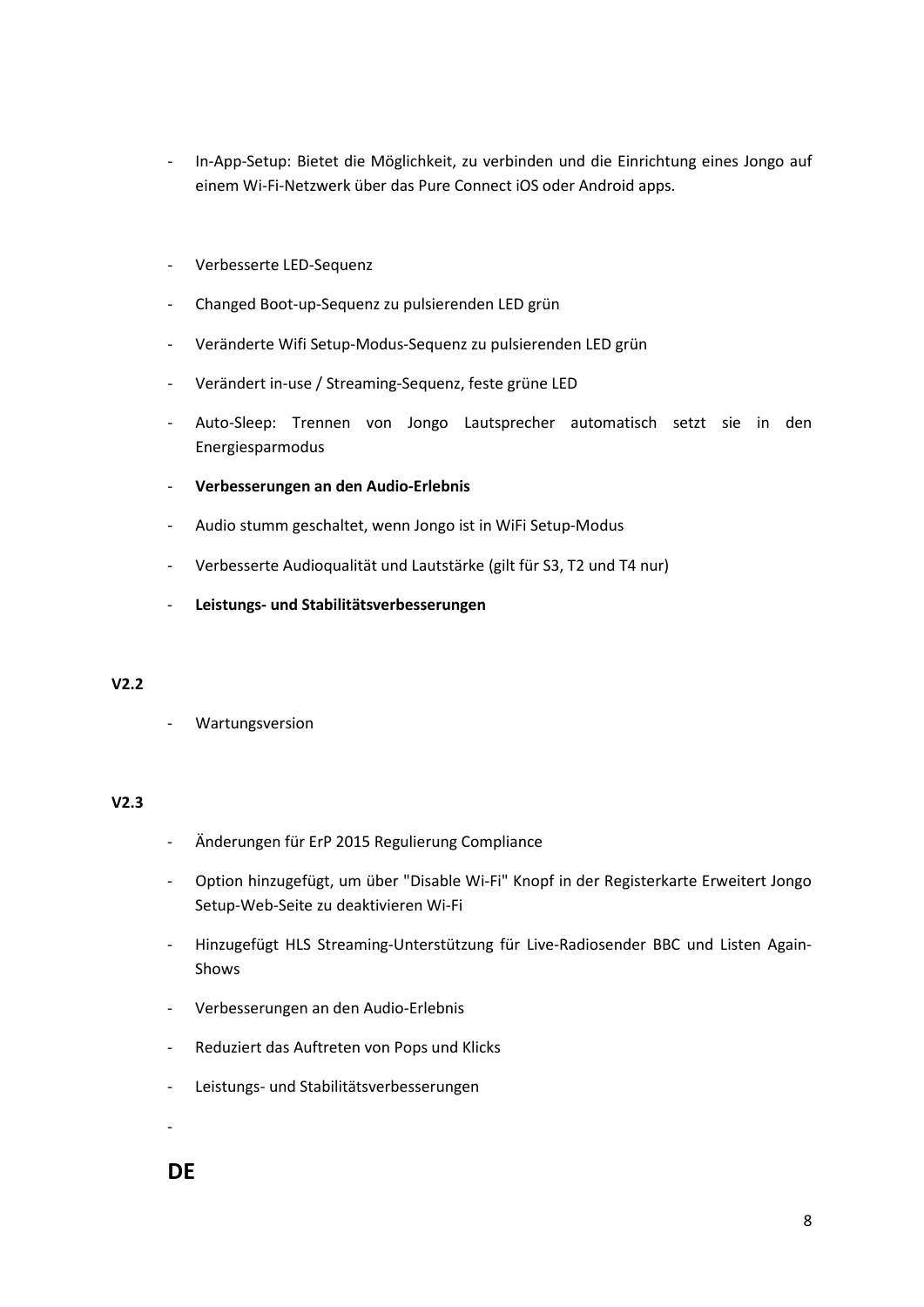- Verbesserte Session Handhabung beim Versuch, Inhalte mit Caskeid in einer belebten WLAN streamen Netzwerk
- Caskeid Sitzung stoppt nun automatisch, wenn Lautsprecher in Wi-Fi-Setup-Modus zu schalten

- Produkt wird Ausschalten nicht in den Schlaf wenn Bluetooth und Wi-Fi deaktiviert, um mit ErP 2015 Vorschriften einzuhalten sind.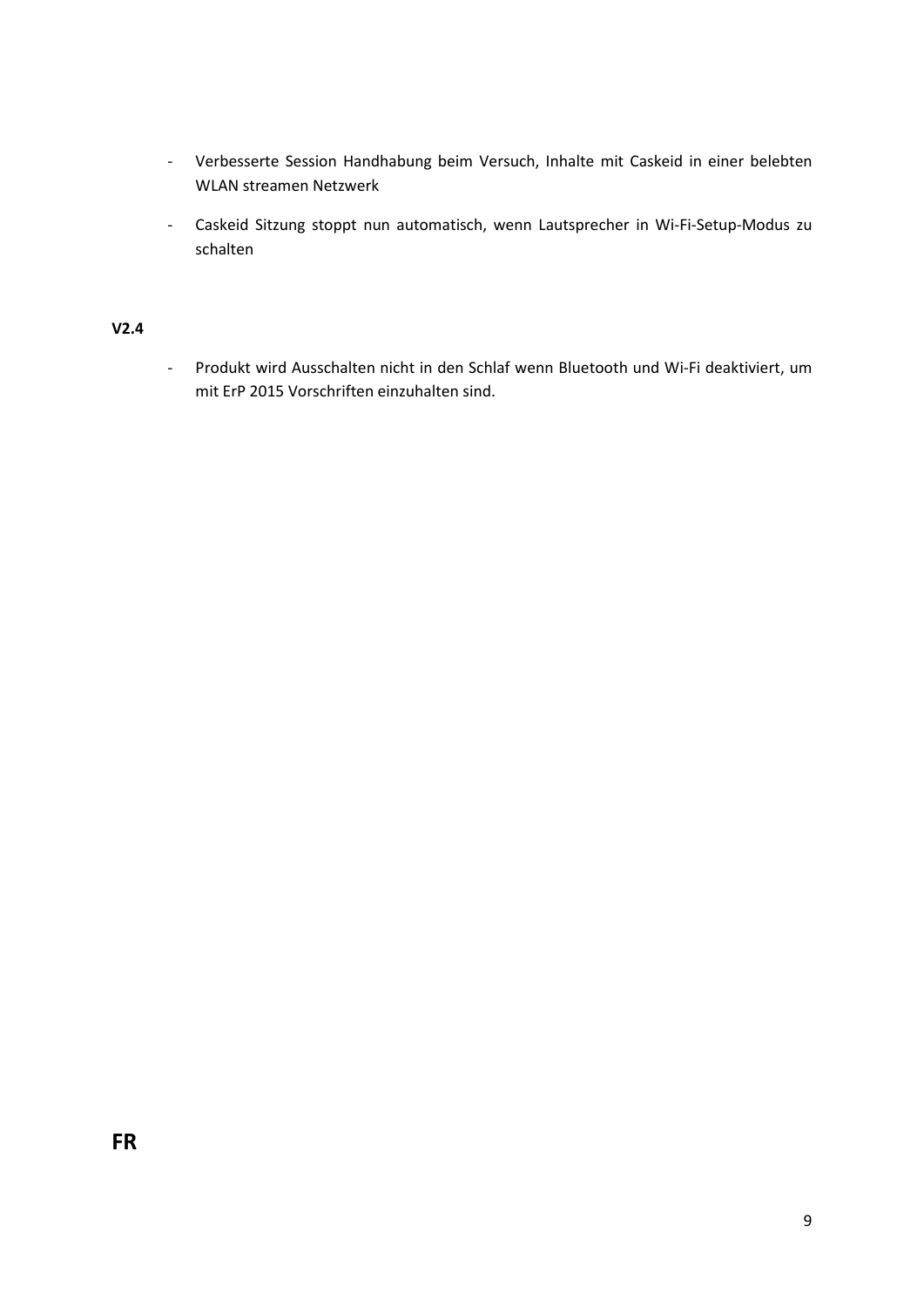#### **V1.0**

- Version initiale

#### **V1.3**

- Correction d'un problème avec la découverte des appareils compatibles jongo sur Connect App pur avec BT 4 Homehub réseau
- Amélioration des performances audio
- Stabilité et les performances des améliorations

#### **V1.5**

- Correction d'un problème de Pure Stream ne parviennent pas démarrer sur des enceintes après la perte temporaire du réseau
- Correction du problème où certaines stations de radio en direct ne parfois pas jouer sur haut-parleurs multi-pièces
- Améliorations aux pages Web de configuration
- Amélioration des performances audio

#### **V1.6**

- Amélioration de la stabilité et de performance

#### **V1.7**

- Correction d'un blip audio occasionnelle sur le démarrage pur ruisseau
- Correction du problème où certaines stations de radio en direct arrêté de jouer après un certain temps en mode Stream pur
- Amélioration de la stabilité du Bluetooth en streaming à partir d'appareils iOS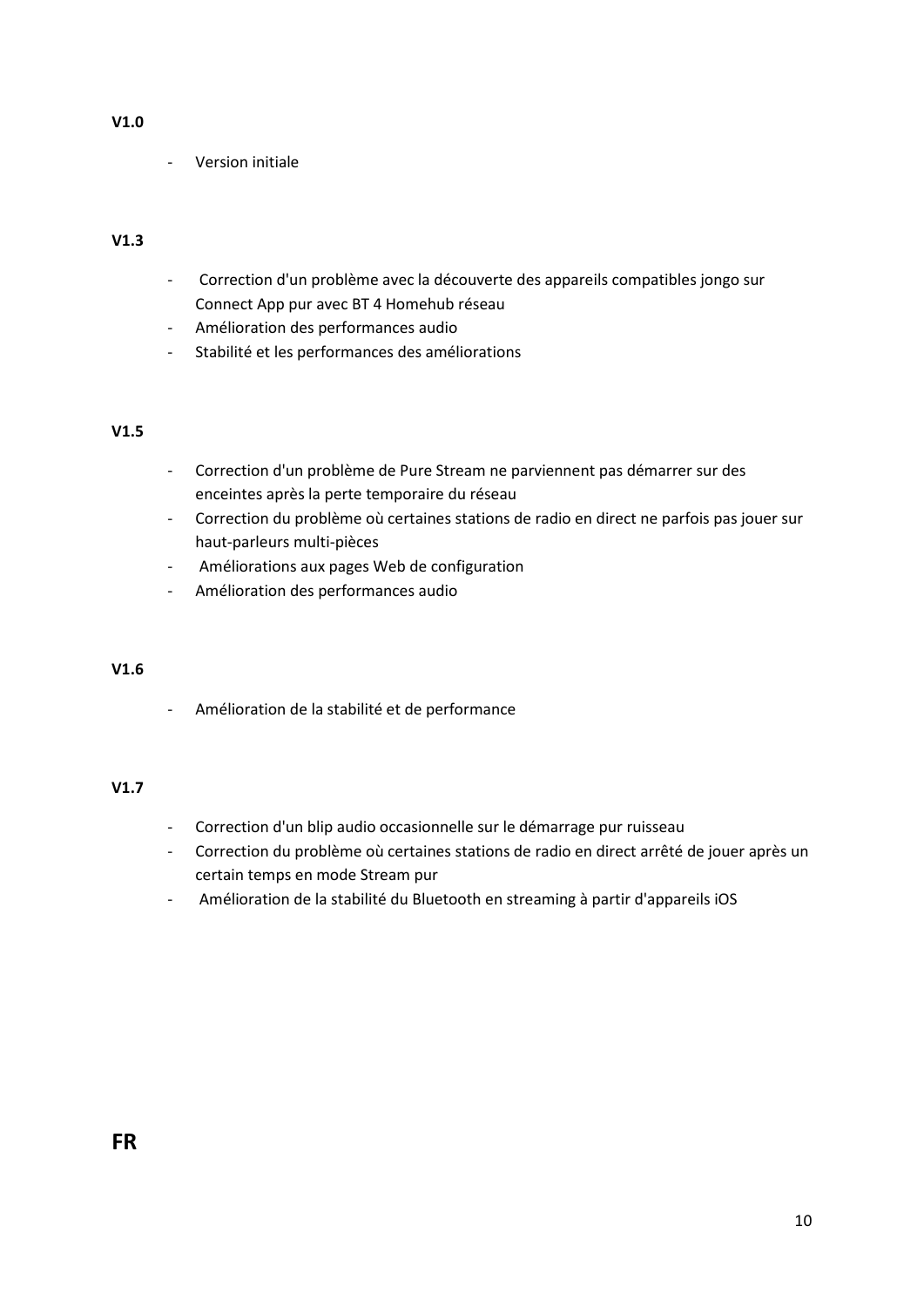- Correction du problème où maintenant le bouton Mute (bouton d'alimentation sur A2) pendant trop longtemps pourrait quitter le mode de mise à niveau USB pendant le démarrage (Président serait quitter le mode de mise à niveau USB si en continuant à maintenir le bouton Mute (bouton d'alimentation sur A2) après parleur passe en mode de mise à niveau USB ).
- Les modes d'orientation restreint à portrait et paysage (Table Top et Wall Suppression modes Gendarmerie (Valable uniquement pour T2, T4 et T6)..
- Bouton Wi-Fi haut-parleur maintenant ignoré quand il est en mode de configuration Wi-Fi sans réseau configuré (Ceci afin d'assurer que l'utilisateur se connecte toujours à un réseau).
- Page Web d'installation ouvre automatiquement pure Connect application sur l'appareil Android après l'installation a été achevée.
- Correction du problème où Jongo n'a pas réussi à se connecter à durer connue réseau Wi-Fi lorsque le signal Wi-Fi était faible.
- Configuration par bouton-poussoir commence maintenant, après maintenant enfoncé le bouton Wi-Fi pendant 7 secondes au lieu de 3 secondes.
- Meilleure gestion pour l'expansion de playlist.
- Mieux mécanisme ré-accordage pour les stations de radio en direct HTTP

#### **V2.1**

#### **Nouvelle fonctionnalité de Caskeid: Persistance de Caskeid sessions multi-room**

- Cette fonction permet une session pour être repris sur un ensemble de haut-parleurs à partir du mode veille ou permet une session pour être repris après la marche hors de portée Wi-Fi et de retourner un peu plus tard.
- Cette fonction conserve également la sélection des haut-parleurs jongo si la connexion réseau est perdue et reconnecté ou si l'application de connexion pur est redémarré.
- **Améliorations de vivre radio et Connect service de musique en streaming pur**
- Amélioration de la qualité audio pour la musique en streaming
- Correction: Certaines stations de radio en direct WMA ne jouent pas
- **Les améliorations apportées à l'expérience de l'utilisateur**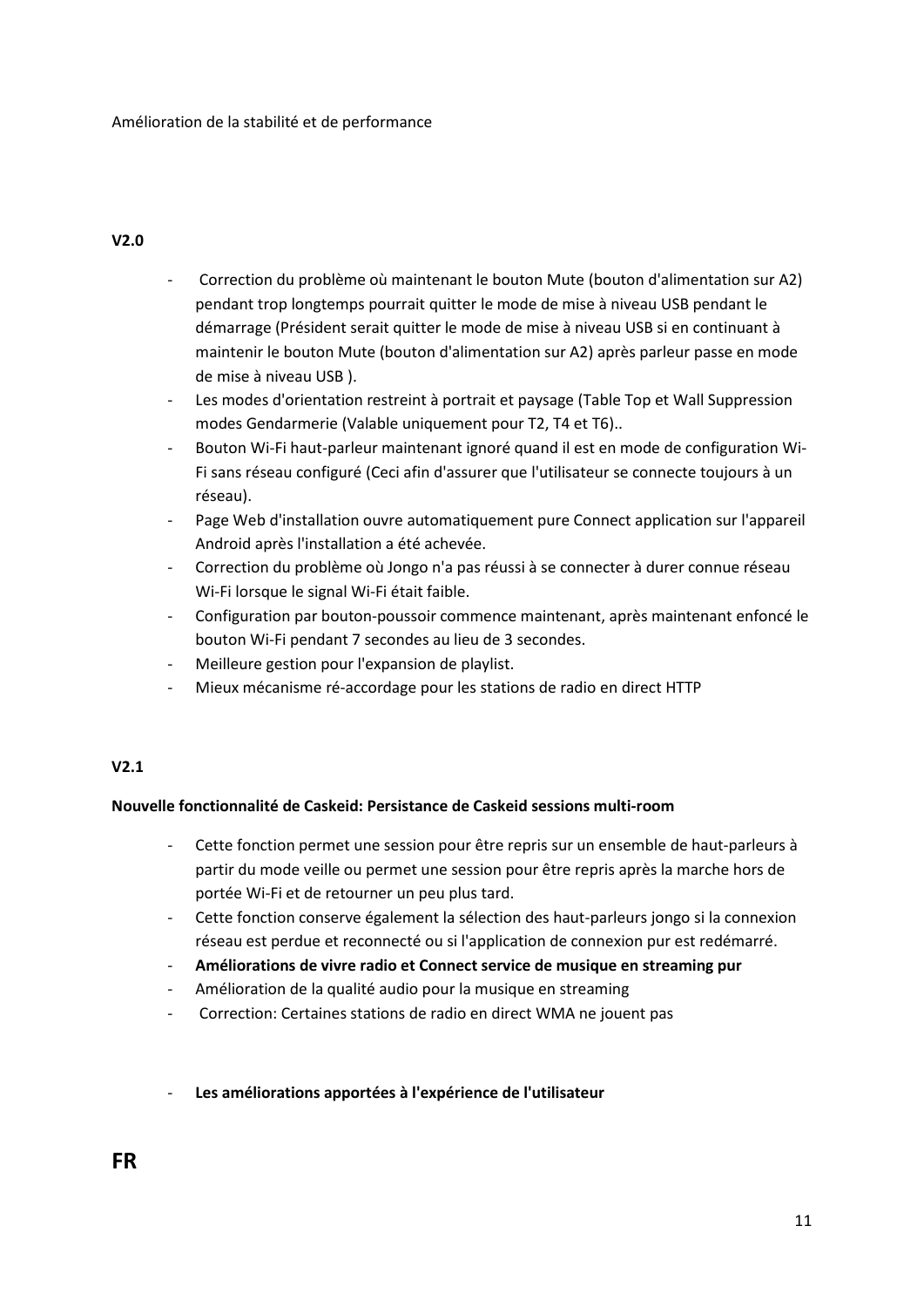- In-App configuration: Offre la possibilité de se connecter et de mettre en place un Jongo sur un réseau Wi-Fi via Pure Connect iOS ou les applications Android.
- Séquence LED amélioré
- Changement de la séquence de démarrage à impulsions LED verte
- Changé Wifi séquence du mode de configuration pour pulsante LED verte
- Changement d'utilisation / diffusion séquence solide LED verte
- Auto-sommeil: Déconnexion de haut-parleurs jongo les met automatiquement en mode **veille**
- **Les améliorations apportées à l'expérience audio**
- Audio coupé lorsque Jongo est en mode de configuration du WiFi
- Amélioration de la clarté audio et le volume (valable pour S3, T2 et T4 seulement)
- **L'amélioration de la performance et la stabilité**

- Version de maintenance

#### **V2.3**

- Changements pour ErP conformité 2015 de regulation
- Possibilité de définir la visibilité Bluetooth Ajouté (On / Découvrable, On / Caché, Off) pour Jongo page Web de configuration
- Ajout d'une option pour désactiver Wi-Fi via le bouton «Désactiver Wi-Fi» dans l'onglet Avancé de la page web de configuration Jongo
- Ajout de soutien HLS en streaming pour les stations de radio en direct de la BBC et Listen Again spectacles
- Les améliorations apportées à l'expérience audio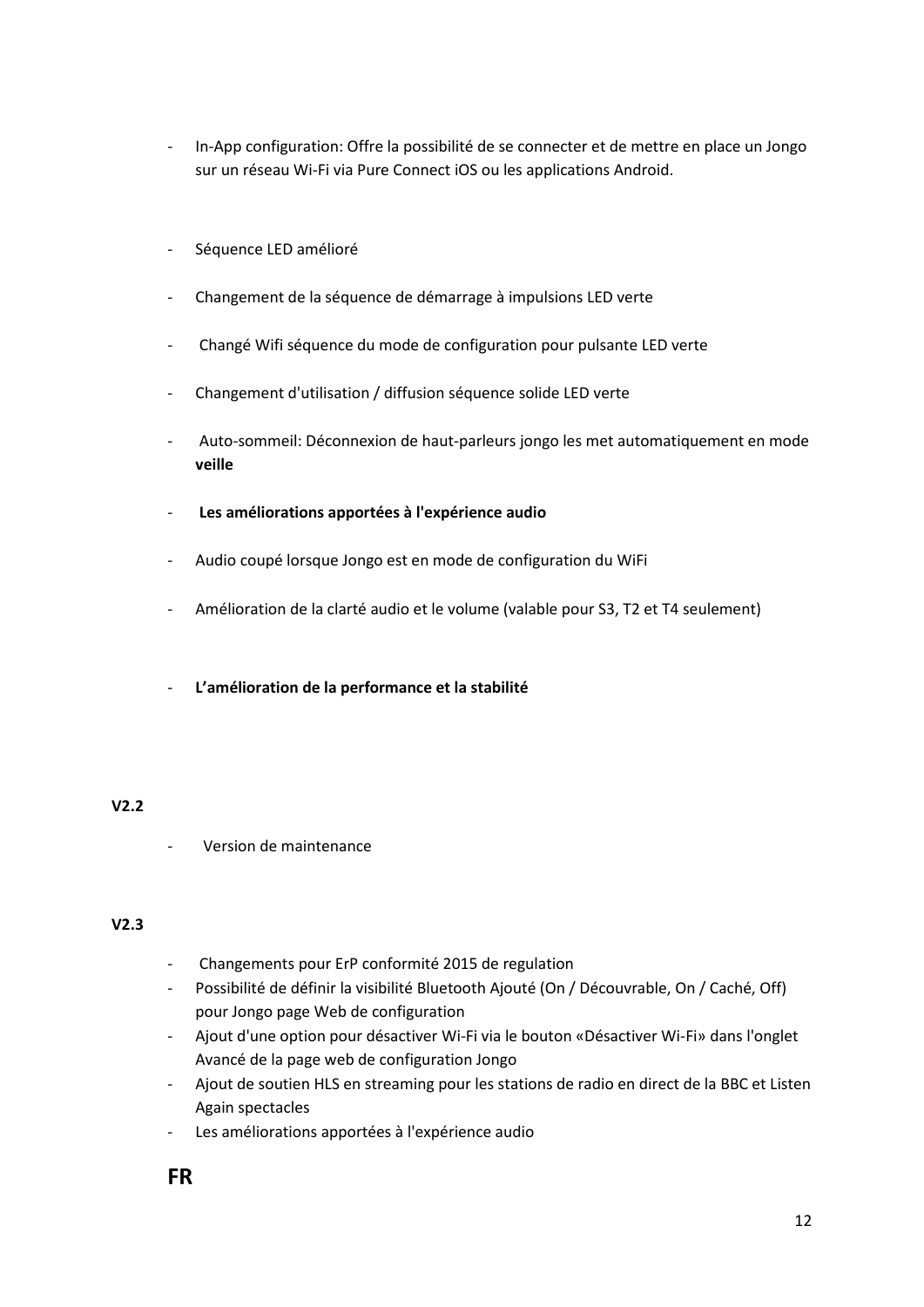- Réduit les occurrences de pops et de clics
- Performances et la stabilité des ameliorations
- Amélioration de la gestion de la session en essayant de diffuser du contenu en utilisant Caskeid dans une atmosphère animée réseau Wi-Fi
- Session de Caskeid arrête maintenant automatiquement si haut-parleur est mis en mode de configuration Wi-Fi

- Produit sera mis hors tension plutôt que de passer en mode veille si le Bluetooth et Wi-Fi sont désactivés pour se conformer à la réglementation ErP 2015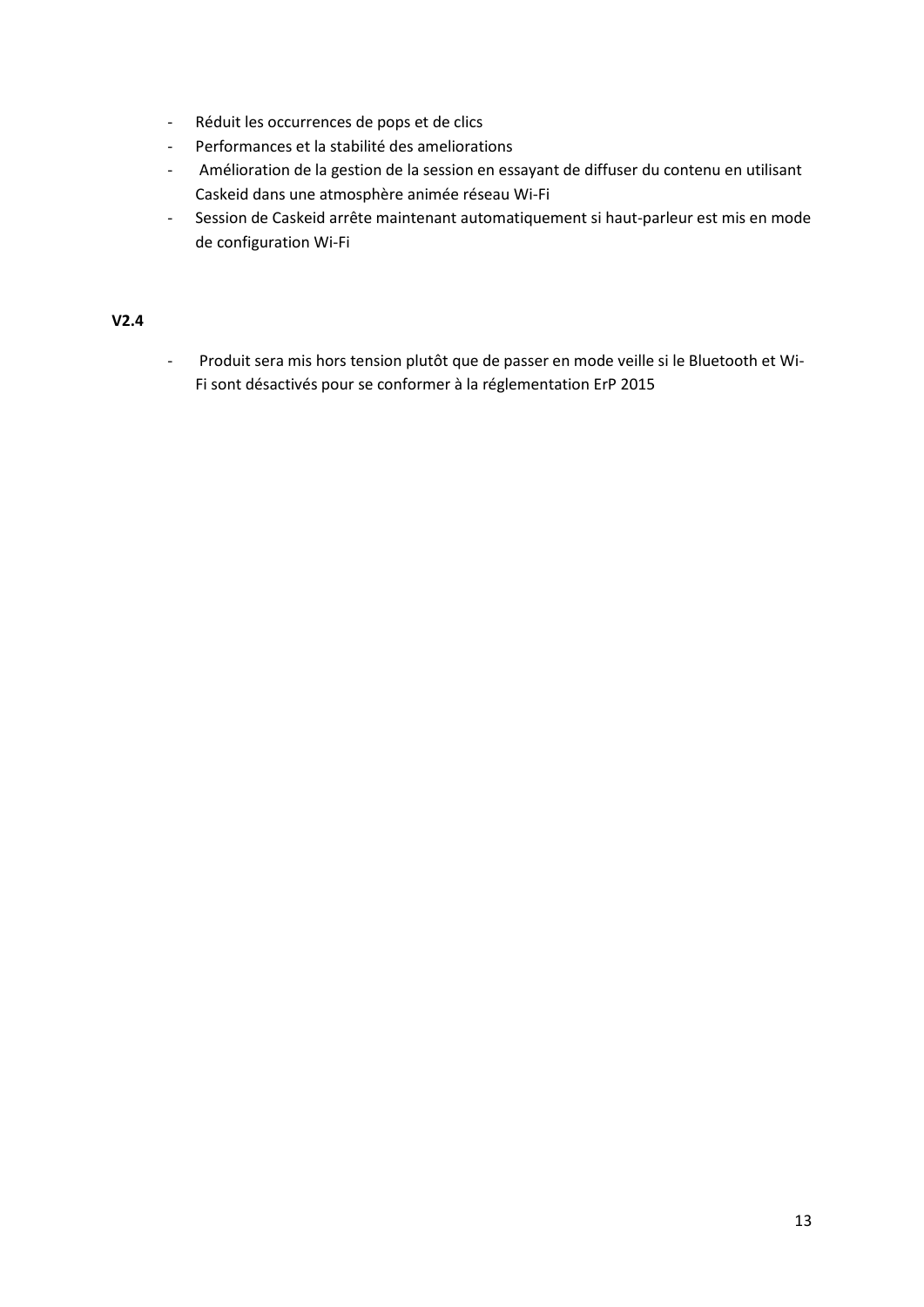## **IT**

### **V1.0**

- Versione iniziale del cliente

#### **V1.3**

-Risolto il problema della la ricerca dei dipositivi disponibili di Jongo su PURE Conncet App con BT Homehub 4 network

-miglioramenti dell'esecuzione dell'audio

- Miglioramenti nella stabilita' ed esecuzione

#### **V1.5**

-Risolto il problema della mancanza d'avvio di Pure Stream dopo una temporanea perdita di rete

-Risolto il problema di quando a volte le stazioni radio non funzionano su gli autoparlanti Multiroom

-Miglioramenti nelle impostazioni del Web Site

-Miglioramenti dell'esecuzioni dell'audio

#### **V1.6**

-Miglioramenti nella stabilita' ed esecuzione

#### **V1.7**

-Risolto l'audio blip occasionale all'inizio dello stream

-Risolto il problema di quando alcune stazioni radio smettono di funzionare dopo la modlaita' Pure stream

-Migliorata la stabilita' di Bluetooth dal dispositivo iOS

-Miglioramenti della stabilita' e dell'esecuzione

#### **V2.0**

-Risolto il problema quando premi il pulsante MUTO (pulsante di alimentazione su A2)a lungo esci in modalita' aggiornamento USB durante l'avvio (l'Autoparlante sara' in modalita' aggiornamento USB se continui a premere sul pulsante Muto(pulsante d'alimentazione A2) dopo che l'autoparlante entra in modalita' aggiornamento USB)

-Orientamento rimosso dalle modalita' Lanscape e Portrait (Rimosse modalita' Table Top e Wall Mounted) (Applica solo su T2,T4 e T6)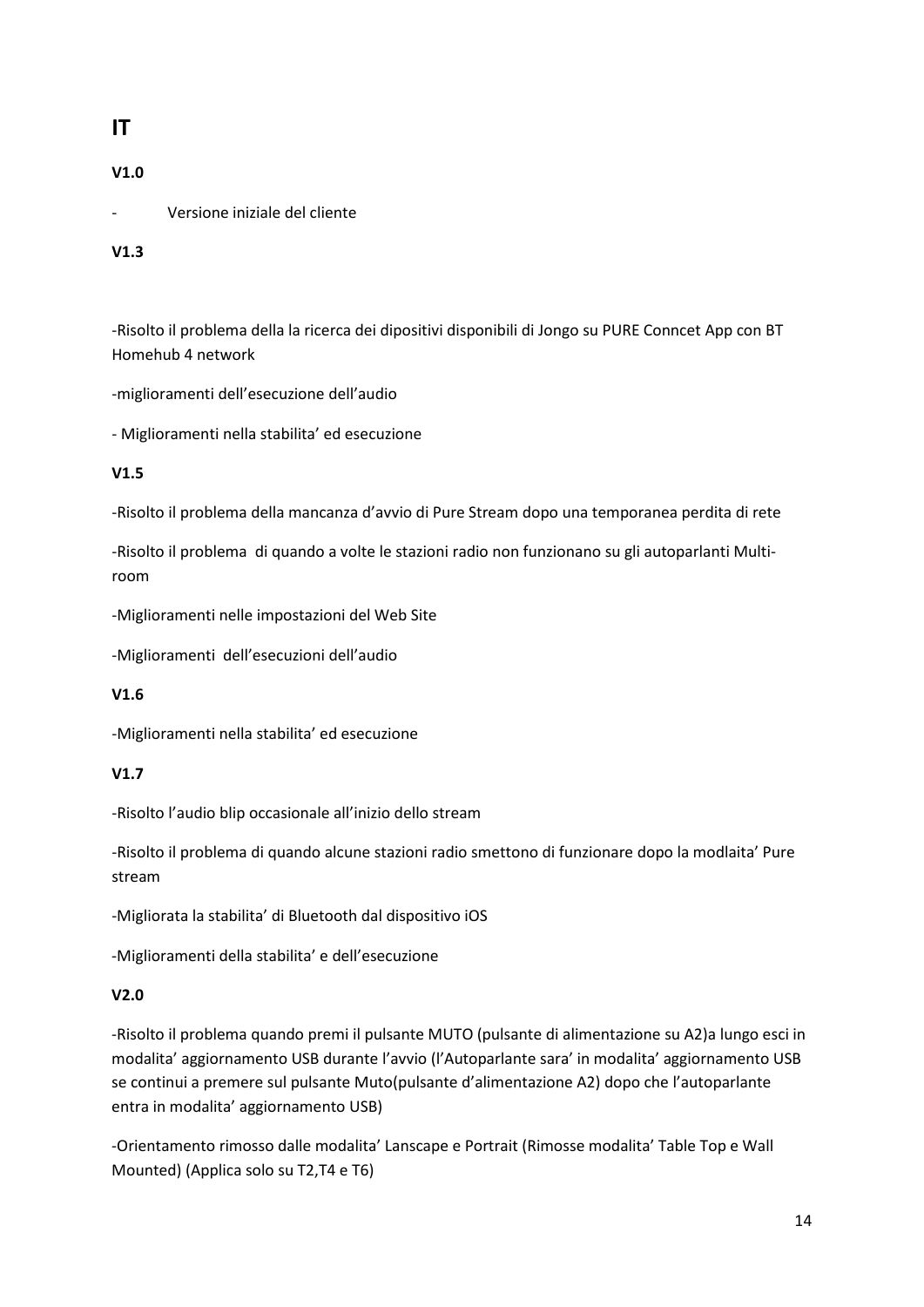## **IT**

-Il pulsante Wi Fi sugli autoparlanti ora ignorato e' in modalita' Impostazioni Wi Fi quando il segnale Wi Fi era debole.

- La pagina Web delle impostazioni apre automaticamente Pure Connect app sui dispositivi Android dopo che le impostazioni sono state completate.

-Risolto il problema di quando Jogno manca la connessione sulla rete Wi Fi quando il segnale Wi FI era debole.

- La configurazione ora comincia dopo aver tento premuto il pulsante Wi Fi per 7 secondi invece di 3

- Migliore gestione dell'espansione playlist

-Miglior risintonizzazione meccanica per HTTP stazioni radio.

#### **V2.1**

- Nuova funzione Caskeid: Persistenza di Caskeid sessioni multi-room

- La nuova sessione consente alla sessione ad essere ripresa su gli insieme di autoparlanti dalla modalita' "Riposo" o consente alla sessione ad essere ripresa dopo essere usciti dalla copertura Wi Fi per rientrare poco dopo.

- Questa sessione insoltre conserva la selezione de gli autoparlanti Jongo se si perde la connessione della rete o se la Pure connect app e' stata riavviata.

-Miglioramenti degli servizi dellaradio dal vivo e dello streaming della musica Pure Connect

- Miglioramenti della qualita' dell'audio di Musica

-Risolto: alcune stazioni radio WMA non funzionavano

-Miglioramenti dell'esperienza dell'utente

-In impostazioni dell'app: Prevede l'abilita' di connessione e di insatallazione di Jongo su Wi Fi attraverso il Pure Connect iOS o apps Android.

- -Migliorata la sequnza LED
- -Cambiata la sequenza d'accensione al pulsante LED verde
- -Cambiata la modalita' della sequenza WiFi al pulsante LED verde
- -Cambiata la sequenza in uso/streaming al fermo LED verde
- -Auto-riposo/ disconnessione automatica dagli autoparlanti Jongo gli manda in modalita' Riposo
- -Migliorata l'esperienza audio